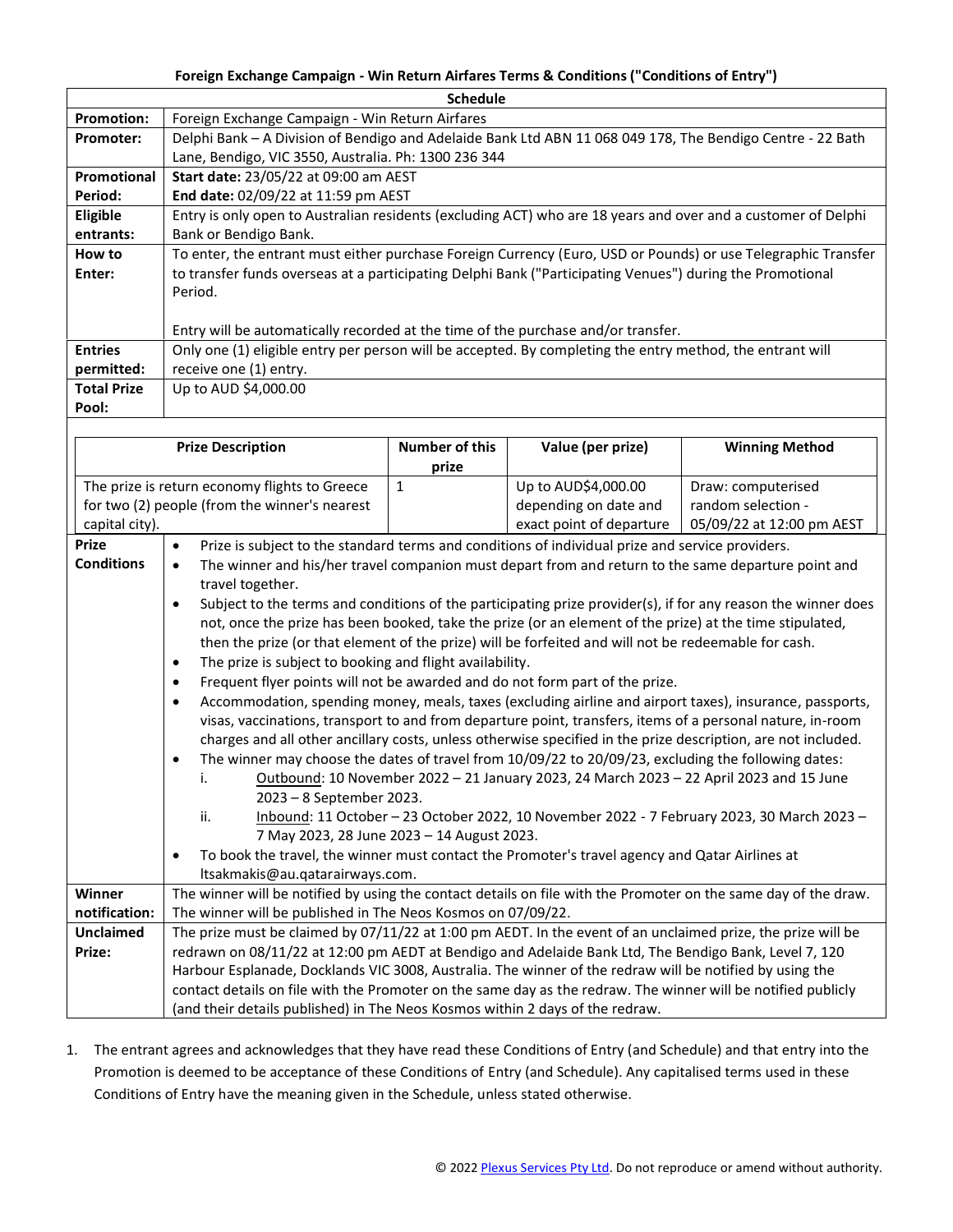- 2. The Promotion commences on the Start Date and ends on the End Date ("Promotional Period"). Entries are deemed to be received at the time of receipt by the Promoter and not at the time of transmission or deposit by the entrant. Records of the Promoter and its agencies are final and conclusive as to the time of receipt.
- 3. Valid and eligible entries will be accepted during the Promotional Period.
- 4. Employees (and their immediate family members) of the Participating Venues, agencies/companies directly associated with the conduct of this Promotion, the Promoter, businesses involved in determination of winner/s for the Promotion, businesses involved in the management of the Promotion, any organisation benefiting from the Promotion, the Promoter's distributors, suppliers, subsidiary companies/businesses and associated companies and agencies are not eligible to enter. "Immediate family member" means any of the following: spouse, ex-spouse, de-facto spouse, child or step-child (whether natural or by adoption), parent, step-parent, grandparent, step-grandparent, uncle, aunt, niece, nephew, brother, sister, step-brother, step-sister or 1st cousin.
- 5. Draw:
	- a) The draw will take place at Bendigo and Adelaide Bank Ltd, The Bendigo Bank, Level 7, 120 Harbour Esplanade, Docklands VIC 3008, Australia at 12:00 pm AEST on 05/09/22 using computerised random selection. i) The first valid entry drawn will be the winner of the prize specified in the Schedule above.
	- b) The draw conductor may draw additional reserve entries in case an invalid entry or entrant is drawn.
	- c) If a draw is scheduled on the weekend or a public holiday, the draw will be conducted at the same time and location on the following business day. The Promoter will ensure each draw is open for public scrutiny and anyone may witness the draw on request. The winner of a drawn prize is determined by chance.
- 6. All reasonable attempts will be made to contact each winner.
- 7. If any winner chooses not to take their prize (or is unable to), or does not take or claim a prize by the time specified by the Promoter, or is unavailable at the time stipulated by the Promoter for travel, they forfeit the prize and the Promoter is not obliged to substitute the prize.
- 8. Where entry is allowed by purchase or subscription, the cost of the product or service is no greater than the cost would be without the opportunity to participate in the Promotion.
- 9. The value of the prize is accurate and based upon the recommended retail value of the prize (inclusive of GST) at the date of printing. The Promoter accepts no responsibility for any variation in the value of the prize after that date.
- 10. No part of a prize is exchangeable, redeemable for cash or any other prize or transferable, unless otherwise specified in writing by the Promoter.
- 11. If a prize (or portion of a prize) is unavailable the Promoter reserves the right to substitute the prize (or that portion of the prize) to a prize of equal or greater value and specification, subject to any written directions of a regulatory authority.
- 12. No entry fee is charged by the Promoter to enter the Promotion.
- 13. The prize will be awarded to the person named in the entry and any entry that is made on behalf of an entrant or by a third party will be invalid. If there is a dispute as to the identity of an entrant or winner, the Promoter reserves the right, in its sole discretion, to determine the identity of the entrant or winner.
- 14. Entrants' personal information will be collected by the Promoter and Qatar Airlines. Personal information will be stored on the Promoter's and Qatar Airlines's databases. Qatar Airlines and the Promoter may use this information for future marketing purposes regarding its products, including contacting the entrant electronically. The Promoter is bound by the Australian Privacy Principles in accordance with the Privacy Act 1988 (Cth) and its privacy policy which is located at http://www.bendigobank.com.au/public/privacy-policy/full-privacy-policy. Qatar Airlines's privacy policy can be found at https://www.qrcargo.com/privacy. Each privacy policy contains information about how the entrant may access, update and seek correction of the personal information the respective organisation holds about them and how the entrant may complain about any potential breach by the organisation of the Australian Privacy Principles or any other Australian privacy laws and how such complaints will be dealt with. The Promoter collects personal information about entrants to enable them to participate in this Promotion and may disclose the entrants' personal information to third parties including its contractors and agents, prize suppliers and service providers to assist in conducting this Promotion and to the State and Territory lottery departments as required under the relevant lottery legislation. If the entrant does not provide their personal information as